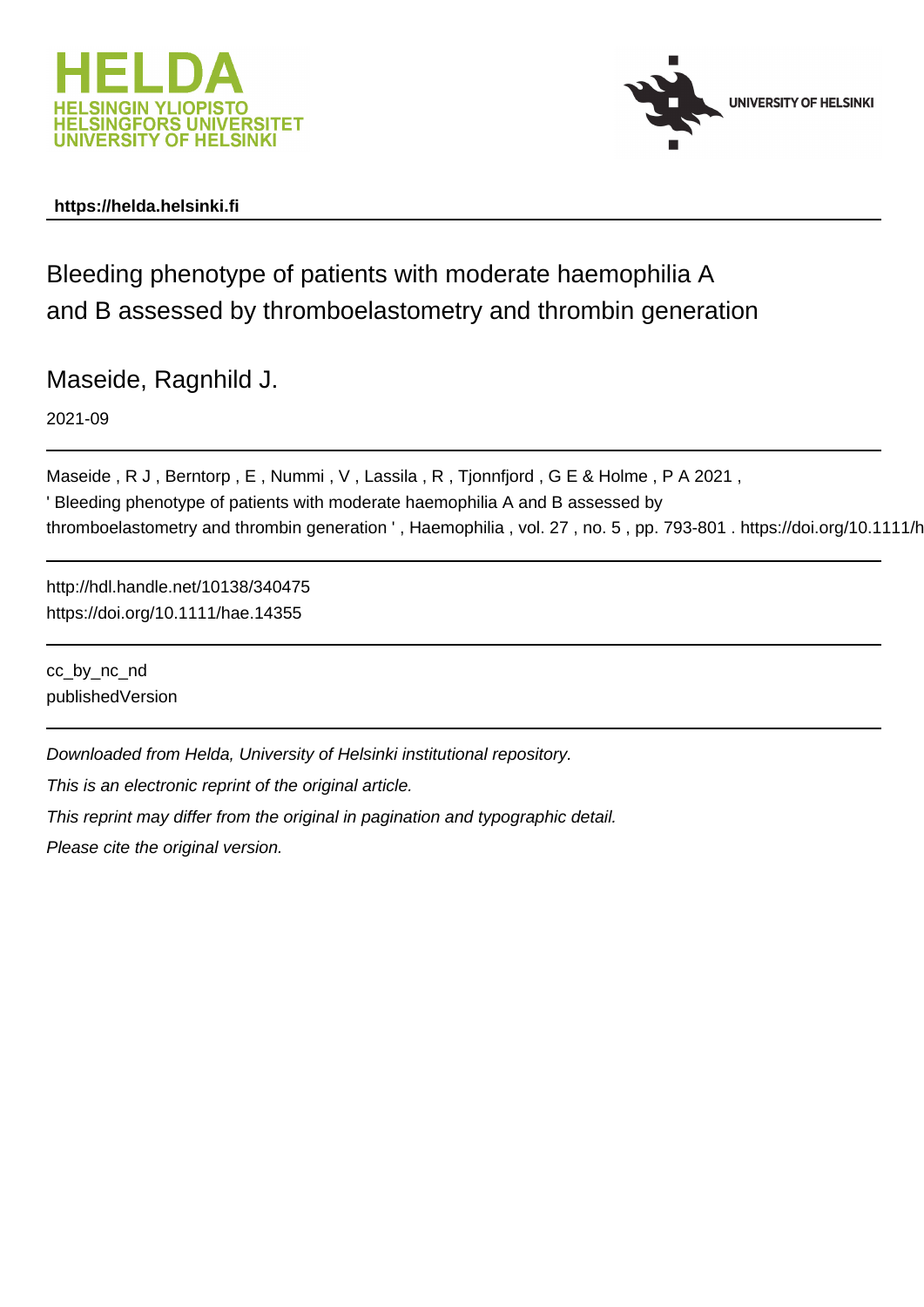Haemophilia WILEY

### **ORIGINAL ARTICLE**

**Clinical haemophilia**

# **Bleeding phenotype of patients with moderate haemophilia A and B assessed by thromboelastometry and thrombin generation**

**Ragnhild J. Måseide<sup>1,2,3</sup>**  $\bullet$  **| Erik Berntorp<sup>4</sup>**  $\bullet$  **| Vuokko Nummi<sup>5</sup>**  $\bullet$  **| Riitta Lassila<sup>5</sup> | Geir E. Tjønnfjord1,3 Pål A. Holme 1,2,3**

<sup>1</sup> Department of Haematology, Oslo University Hospital, Oslo, Norway

<sup>2</sup> Research Institute of Internal Medicine, Oslo University Hospital, Oslo, Norway

<sup>3</sup> Institute of Clinical Medicine, University of Oslo, Oslo, Norway

<sup>4</sup> Department of Translational Medicine, Lund University, Malmö, Sweden

<sup>5</sup> Coagulation Disorders Unit, Haematology, Comprehensive Cancer Centre, Helsinki University Hospital, and Research Program in Systems Oncology, Faculty of Medicine, Helsinki University, Helsinki, Finland

#### **Correspondence**

Ragnhild J.Måseide, Department of Haematology, Oslo University Hospital, Rikshospitalet, Postboks 4950 Nydalen, 0424 Oslo, Norway. Email: [r.j.maseide@medisin.uio.no](mailto:r.j.maseide@medisin.uio.no)

### **Abstract**

**Introduction:** Predicting the bleeding phenotype is crucial for the management of patients with moderate haemophilia. Global coagulation assays evaluate haemostasis more comprehensively than conventional methods.

**Aim:** To explore global coagulation assays and the bleeding phenotype of patients with moderate haemophilia A (MHA) and B (MHB).

**Methods:** The MoHem study is a cross-sectional, multicentre study covering Nordic patients with MHA and MHB. Thromboelastometry in whole blood and thrombin generation (TG) in platelet-poor plasma (1, 2.5 and 5 pM tissue factor (TF)) were compared with joint health (Haemophilia Joint Health Score (HJHS)) and treatment modality.

**Results:**We report on 61 patients from Oslo and Helsinki: 24 MHA and 37 MHB. By TG (2.5 pM TF), patients who had been without replacement therapy during the previous 12 months depicted higher endogenous thrombin potential (*P* = .03). In contrast, those who had low ETP (< median) captured higher HJHS ( $P = .02$ ). Patients who had undergone orthopaedic surgery generated least thrombin  $(P = .02)$ . By thromboelastometry, those without the need of factor consumption had short clotting times, and quick times to maximum velocity (< median values) (*P* = .03). Factor VIII/factor IX activity (FVIII/FIX:C) did not align with the bleeding phenotype, but FIX: $C < 3$  IU/dL was associated with lower peak thrombin  $(P = .03)$ .

**Conclusion:** TG differentiated patients with moderate haemophilia according to HJHS, annual factor consumption, and whether orthopaedic surgery had been performed. Thromboelastometry differentiated according to factor consumption only. Global coagulation assays may assist predicting the bleeding phenotype in moderate haemophilia.

#### **KEYWORDS**

bleeding phenotype, joint score, moderate haemophilia A, moderate haemophilia B, thrombin generation, thromboelastometry

This is an open access article under the terms of the [Creative Commons Attribution-NonCommercial-NoDerivs](http://creativecommons.org/licenses/by-nc-nd/4.0/) License, which permits use and distribution in any medium, provided the original work is properly cited, the use is non-commercial and no modifications or adaptations are made. © 2021 The Authors. *Haemophilia* published by John Wiley & Sons Ltd.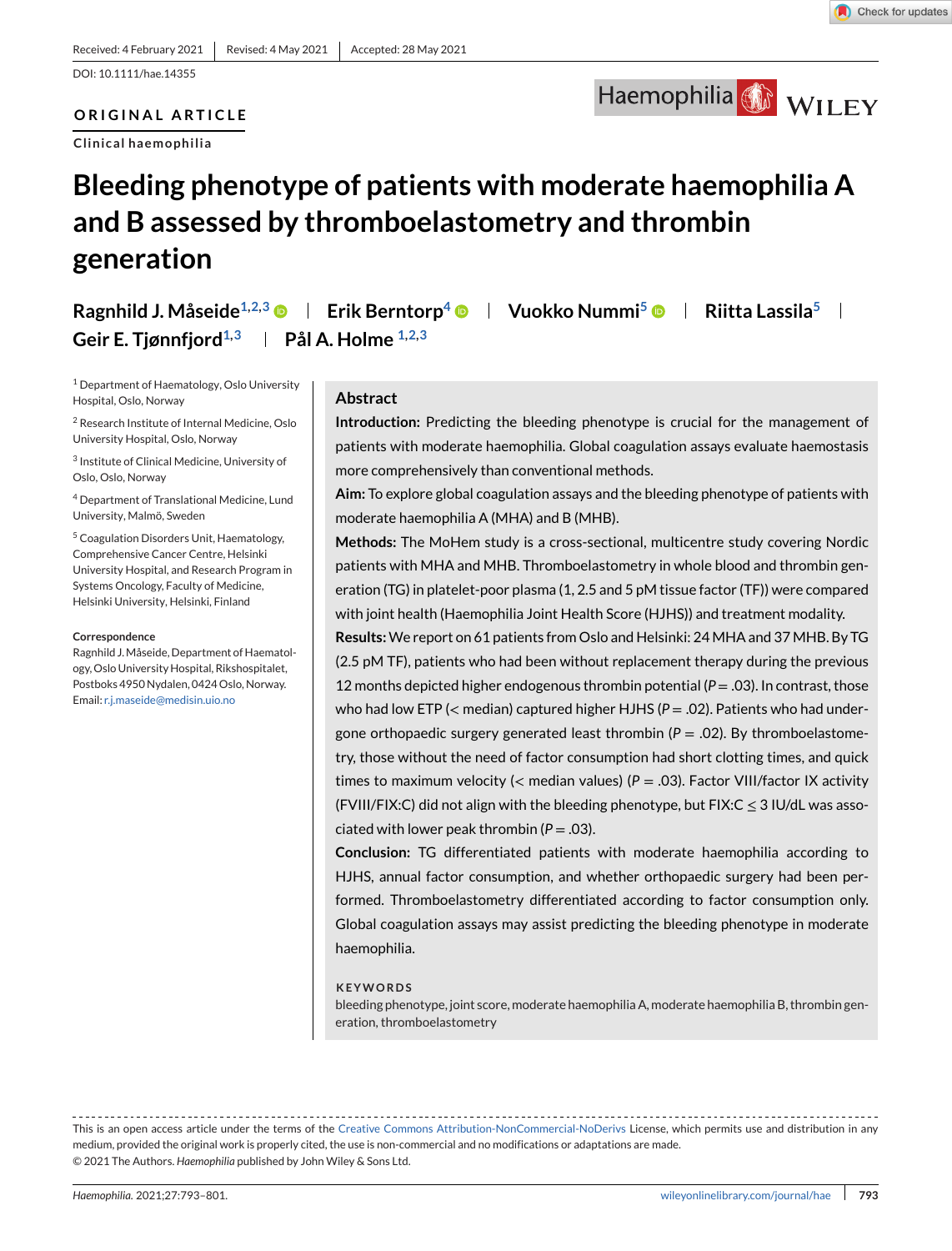# **1 INTRODUCTION**

In haemophilia, patients who have the same degree of factor deficiency may express clinical heterogeneity.<sup>1</sup> A remaining challenge is therefore to predict the individual bleeding phenotype to optimize treatment and follow-up. This is particularly important among patients with moderate haemophilia, as treatment guidelines are lacking for this group. Identifying patients who should receive prophylaxis early in life may translate into clinical benefits.

Thrombin is the lead enzyme in haemostasis, which stimulates and directs the generation of a haemostatic plug. In vitro, the formation of a visible fibrin clot occurs during the initiation phase of coagulation at minor levels of thrombin. Thus, majority of thrombin (96%) is generated after clot formation, $2$  which is not captured by the fibrin-clotting endpoints commonly used to evaluate haemostasis. Global coagulation assays, like thrombin generation (TG) and viscoelastic tests, evaluate the haemostatic process comprehensively. In TG, plasma samples are used to determine the rate and extent of thrombin generated after a tissue factor stimulus. Hemker et al. developed the calibrated automated TG method in 2003.<sup>3</sup> Viscoelastic tests, respectively, measure changes in the elastic properties of whole blood during clot formation and fibrinolysis involving all cellular elements. In 2003, Sørensen et al. introduced extrinsic activation at very low concentration of tissue factor (TF).<sup>4</sup> Both thromboelastometry<sup>5,6</sup> and TG<sup>7-10</sup> may reflect the clinical phenotype of patients with haemophilia, but data in moderate haemophilia are scarce. The Scientific and Standardization Committee (SSC) of the International Society on Thrombosis and Haemostasis (ISTH) have standardized both tests for use in haemophilia. $11,12$ The aim of this paper is to explore and compare thromboelastometry and TG to unravel the bleeding phenotype of patients with moderate haemophilia A (MHA) and B (MHB).

# **2 MATERIALS AND METHODS**

The MoHem study is a cross-sectional, multicentre study covering Nordic patients with MHA and MHB. The study recruitment has been described previously. $^{13}$  Evaluation by global coagulation assays was optional, and only patients from Oslo and Helsinki above 5 years of age took part. The MHA and MHB diagnoses were based on lowest historical values of factor VIII/factor IX activity (FVIII/FIX:C) analysed locally by one-stage assay. However, at enrolment we collected washout samples taken minimum 72 h after the last administration of clotting factor concentrates representing baseline FVIII/FIX:C. Onestage and chromogenic FVIII/FIX:C measurements were performed at Skåne University Hospital, Malmö, Sweden. They also analysed FVIII and FIX inhibitory antibodies using the Nijmegen modification of the Bethesda assay. The inhibitory antibodies were considered relevant, if they exceeded 0.6 Bethesda units per  $mL$ .<sup>14</sup> Thromboelastometry and TG were all performed at the Research Institute of Internal Medicine, Oslo University Hospital, Norway. Accordingly, only patients from Oslo were evaluated by thromboelastometry. Samples from healthy persons collected as part of a previous study served as controls.<sup>15</sup>

### **2.1 Blood sampling and processing**

Blood was collected by antecubital venepuncture using 21-gauge needles and minimal stasis. For FVIII/FIX:C measurement, we used Vacutainer® tubes (Becton Dickinson, Plymouth, UK) containing 0.105 M trisodium citrate. Plasma was obtained by centrifugation at 2000 g for 20 min (room temperature). For thromboelastometry and TG, we used S-Monovette® tubes (Sarstedt, Nümbrecht, Germany) containing 0.106 M trisodium citrate, which were manually prefilled with corn trypsin inhibitor (CTI) (Haematologic Technologies, Essex Junction, VT, USA) with final concentration 20  $\mu$ g/mL. In Helsinki, citrated SCAT tubes containing 50 *µ*g/mL CTI were used for TG. Platelet-poor plasma (PPP) was obtained by double centrifugation (room temperature), first at 2000 g for 10 min, and then at 10,000 g for 10 min. All plasma samples were prepared within 60 min of venepuncture. The supernatant was carefully collected, immediately frozen and stored at -80◦C until the samples were transported to Malmö and Oslo on dry ice.

### **2.2 Factor VIII and factor IX activities**

One-stage FVIII:C was performed with reagent Actin FS and FVIIIdeficient plasma (Siemens Healthcare, Marburg, Germany) and chromogenic FVIII:C with reagent Coatest SP (Chromogenix, Mölndal, Sweden). Respectively, one-stage FIX:C was performed with reagent Actin FS (Siemens) and FIX-deficient plasma (Georg King Bio-Medical) and chromogenic FIX:C with Rox FIX reagent (Rossix, Mölndal, Sweden). The automated analyses were performed on Atellica Coag 360 analyser (Siemens).

### **2.3 Thromboelastometry**

Thromboelastometry according to Sørensen et al. $4$  was performed by ROTEM® (Tem Innovations GmbH, Munich, Germany). Whole blood was incubated in water bath at 37◦C for minimum 30 min. Prewarmed plastic test cups were prepared with 20 *µ*L buffer 1 (20 mM Hepes, 150 mM NaCl, pH 7.4) and 20 *µ*L buffer 2 (20 mM Hepes, 150 mM NaCl, 200 mM CaCl<sub>2</sub>, pH 7.4) before adding recombinated relipidated TF, Innovin® (Dade Behring, Liederbach, Germany) diluted in 20 *µ*L buffer 1. Haemostasis was initiated by adding 280 *µ*L whole blood. The final TF dilution was 1:70,000 corresponding to a theoretical concentration of 0.35 pM. The measurements were run in duplicates.

### **2.4 Thrombin generation**

TG in PPP was performed according to Hemker et al. $3$  by calibrated automated TG (Stago, Asnières, France) with Thrombinoscope® software (Thrombinoscope BV, Maastricht, the Netherlands).We used PPP reagents containing 1, 2.5 and 5 pM TF with 4 *µ*M phospholipids to trigger haemostasis. First, 20 *µ*L reagents and 20 *µ*L thrombin calibrator were dispensed in triplicates into the wells of a round-bottom 96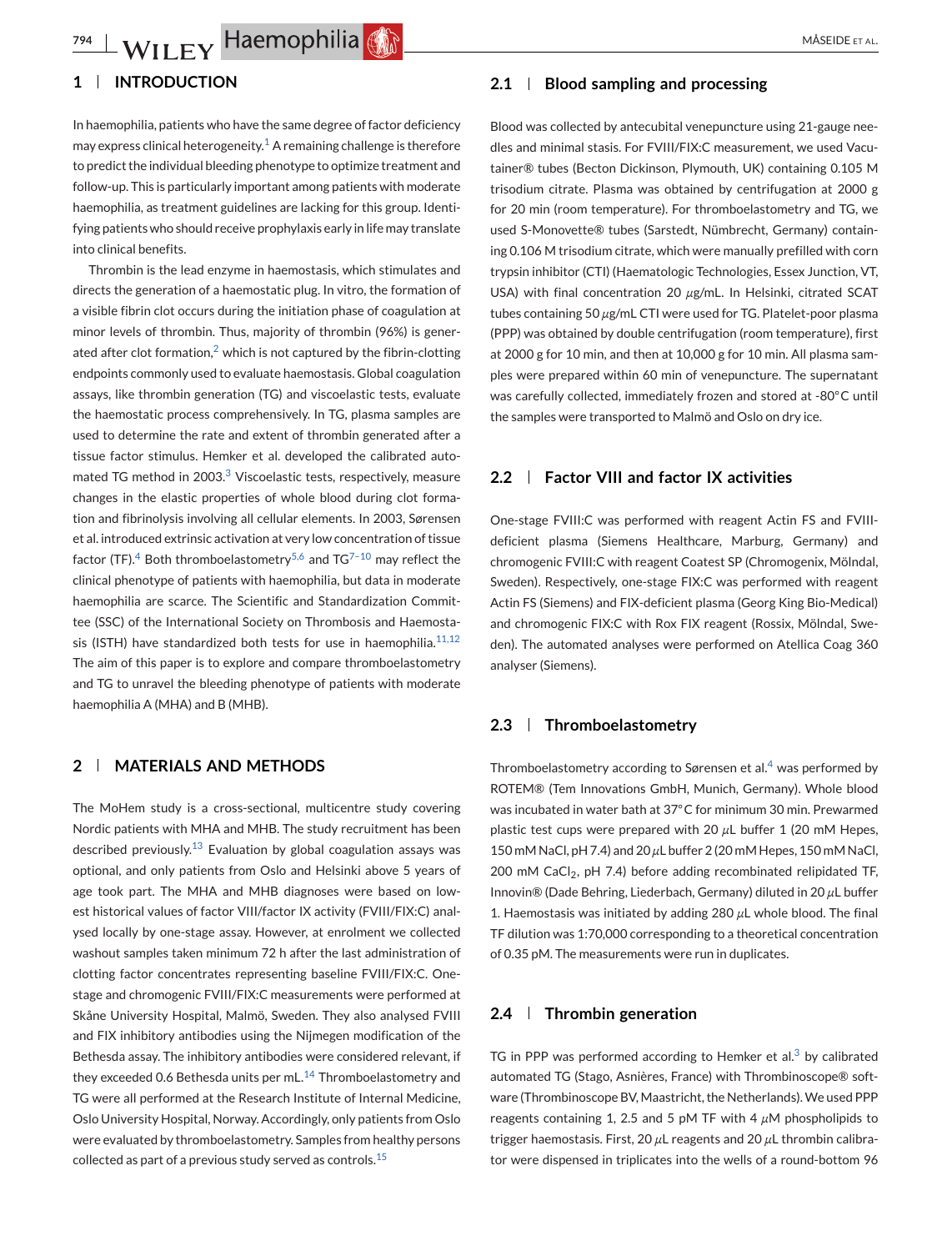**TABLE 1** Patient characteristics and major outcomes of the 61 patients with moderate haemophilia A (MHA) and B (MHB) included in this study

|                                          | MHA ( $n = 24$ )              |                            | $MHB (n = 37)$                |                            |  |
|------------------------------------------|-------------------------------|----------------------------|-------------------------------|----------------------------|--|
|                                          | Prophylaxis<br>$n = 12(50\%)$ | On-demand<br>$n = 12(50%)$ | Prophylaxis<br>$n = 11(30\%)$ | On-demand<br>$n = 26(70%)$ |  |
| Age (years)                              | $15(9-26)$                    | 53 (33-63)                 | 19 (8-50)                     | 48 (16-62)                 |  |
| Historical one-stage FVIII/FIX:C (IU/dL) | $1(1-3)$                      | $2(1-3)$                   | $2(1-2)$                      | $2(2-2)$                   |  |
| Current one-stage FVIII/FIX:C (IU/dL)    | $0.7(0.2-2.0)$                | $2.5(1.0-4.8)$             | $2.6(2.2-3.3)$                | $2.2(1.5-3.1)$             |  |
| Current chromogenic FVIII/FIX:C (IU/dL)  | $0.7(0.0-1.5)$                | $1.6(0.8-2.7)$             | $2.1(0.6-3.4)$                | $1.8(0.4-2.7)$             |  |
| History of haemarthrosis                 | 11 (92%)                      | 12 (100%)                  | 11 (100%)                     | 18 (69%)                   |  |
| Age at first joint bleed (years)         | $2(1-5)$                      | $5(2-5)$                   | $5(4-7)$                      | $7(4-13)a$                 |  |
| Age at start of prophylaxis (years)      | $6(2-15)$                     | $\qquad \qquad -$          | $9(3-24)$                     | $\overline{\phantom{m}}$   |  |
| Annual factor consumption (IU/kg/y)      | 3935 (2332-5046)              | $190(0-585)^{b}$           | 2109 (1636-2939)              | $36(0-89)$                 |  |
| Joint bleeds during the last 12 months   | $1(0-4)$                      | $3(0-9)$                   | $0(0-1)$                      | $0(0-0)$                   |  |
| <b>ISTH-BAT</b>                          | 19 (11-20)                    | $25(20-29)$                | $14(11-19)$                   | $13(9-19)$                 |  |
| HJHS total (0-120 points)                | $2(1-10)$                     | $13(5-27)$                 | $5(2-12)^c$                   | $3(1-8)$                   |  |
| Arthrodesis or arthroplasties            | 2(17%)                        | 5(42%)                     | 1(9%)                         | 2(8%)                      |  |

Numbers (%) or medians (interquartile ranges). Abbreviations: FVIII/FIX:C, factor VIII/factor IX activity; HJHS, Haemophilia Joint Health Score; ISTH-BAT, International Society on Thrombosis and Haemostasis bleeding assessment tool. The number of the patients (n) is noted if it deviates from the total number:  $a_n = 16/18$ .

 $b_n = 11/12$ .

 $c_n = 10/11$ .

well microtiter plate. Then 80 *µ*L PPP was added to each well. The plate was preheated at 37℃ for 10 min in the fluorometer before the starting reagent containing a fluorogenic substrate and  $CaCl<sub>2</sub>$  was automatically dispensed (20 *µ*L per well). All reagents were obtained from Thrombinoscope BV.

# **2.5 Bleeding phenotype**

The bleeding phenotype was characterised by joint health according to the Haemophilia Joint Health Score (HJHS) 2.1 (0-120 points)<sup>16</sup> and treatment modality. We defined a mild bleeding phenotype as low HJHS (0-3 points) or no use of replacement therapy during the previous 12 months. However, those who had undergone arthrodesis or arthroplasties were considered to have a severe bleeding phenotype. In addition, the ISTH/SSC bleeding assessment tool (ISTH-BAT) included lifelong bleeding history.<sup>17</sup>

### **2.6 Statistical analyses**

Continuous data were summarized as medians and interquartile ranges (IQR). Categorical data were presented as numbers and percentages. Spearman's correlation (*r*) was used to compare one-stage and chromogenic FVIII/FIX:C. The medians of thromboelastometry and TG were used as thresholds to define groups with low and high values. Mann-Whitney *U* test was used to compare continuous variables with skewed distribution, and Student's *t* test was used for normally distributed data. Chi-square test was used to compare categorical data. A *P*-value < .05 was considered statistically significant. The analyses were performed using SPSS Statistics 27.

# **3 RESULTS**

The main clinical results from the MoHem study have been reported previously.<sup>13</sup> Thromboelastometry was performed on 52 patients from Oslo, and TG was performed on 66 patients from Oslo and Helsinki. A female carrier was excluded due to outlier values and 4 patients (MHA) were removed due to one-stage and chromogenic FVIII:C > 5 IU/dL at the current samples. Thus, the results comprise 61 patients (Table 1). FVIII or FIX inhibitory antibodies were not detected. All participants had platelet counts and von Willebrand factor antigen and activity within reference values. No one had mutations in Factor V Leiden or prothrombin genes. The real washout time for patients on prophylaxis was 96 h (IQR 81–100) for MHA and 120 h (120-198) for MHB. Two patients with MHB were treated by extended half-life products, and their washout time was 228 h. The correlation between one-stage and chromogenic FVIII/FIX:C was strong overall (*r* = .86, *P* < .001); for MHA (*r* = .91) and MHB (*r* = .84) (Figure 1). FVIII/FIX:C was generally higher by one-stage than chromogenic assay, capturing one-stage/chromogenic ratio 1.4 (1.0-2.4). Seventeen patients (28%) demonstrated classic assay discrepancy (one-stage/chromogenic ratio > 2.0) (Table 2). FVIII/FIX:C (both assays) did not align with the bleeding phenotype. However, of the total MoHem population (107/145 patients), chromogenic FVIII/FIX:C ≤ 3 IU/dL was associated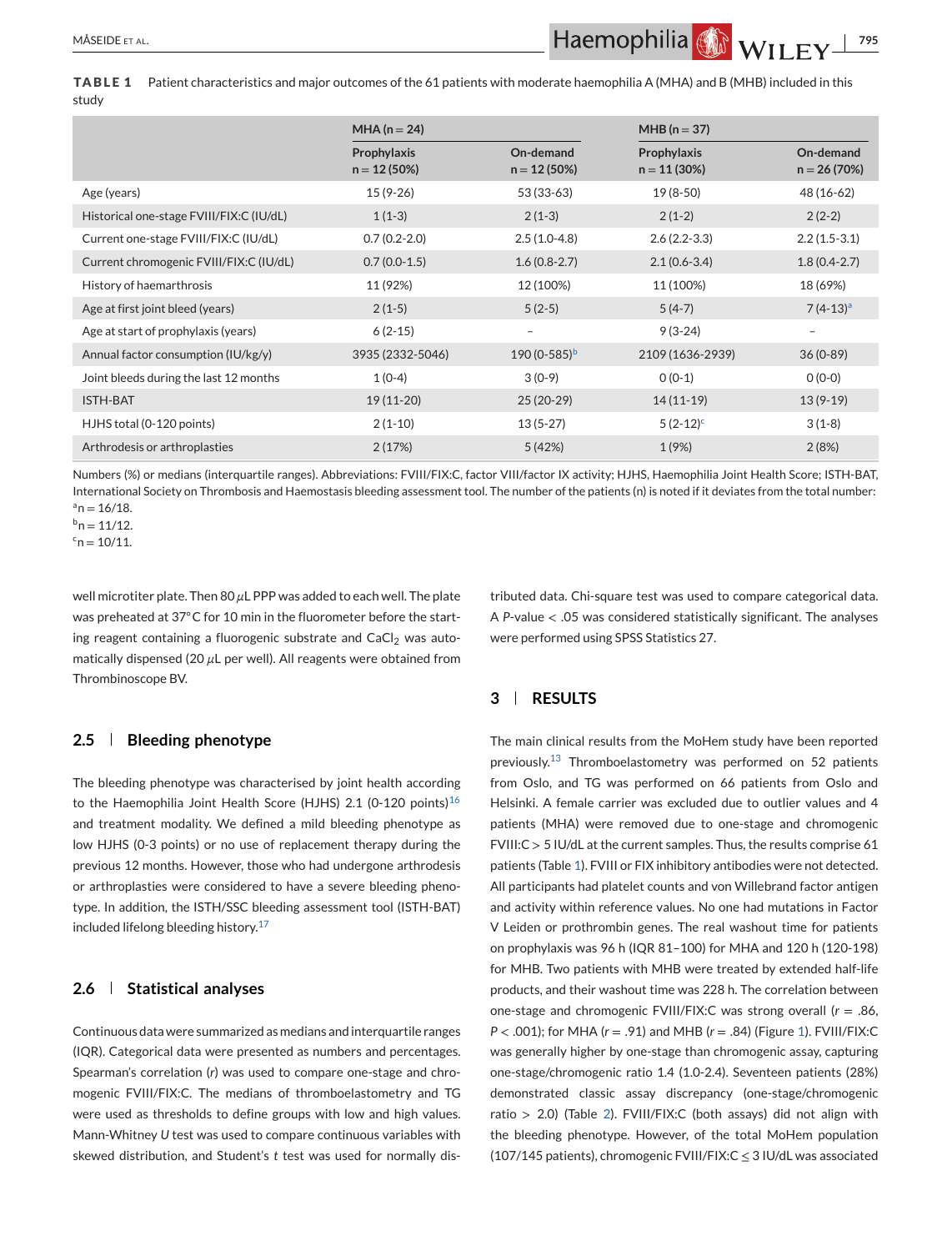

**FIGURE 1** Spearman's correlation (*r*) between one-stage and chromogenic baseline factor activity (IU/dL) for patients with moderate haemophilia A (MHA) ( $n = 24$ ) and B (MHB) ( $n = 37$ )

**TABLE 2** Genotype and bleeding phenotype among patients presenting one-stage/chromogenic factor VIII/factor IX:C (FVIII/FIX:C) assay discrepancy ( $n = 17/61$ )

| Patient (age) | <b>Diagnosis</b> | F8/F9 mutation              | One-stage<br><b>FVIII/FIX:C</b><br>(IU/dL) | Chromogenic<br><b>FVIII/FIX:C</b><br>(IU/dL) | <b>Treatment</b> | <b>Bleeding phenotype</b>   |
|---------------|------------------|-----------------------------|--------------------------------------------|----------------------------------------------|------------------|-----------------------------|
| 1(60y)        | <b>MHA</b>       | c.5374G>T, p.Val1792Leu     | 2.8                                        | 1.1                                          | Od               | $-HJHS > 3$                 |
| 2(32y)        | <b>MHA</b>       | $c.871G$ $>$ A, p.Glu291Lys | 5.4                                        | 2.4                                          | Od               | Zero/HJHS>3                 |
| 3(54y)        | <b>MHA</b>       | c.1648C $>$ T, p.Arg550Cys  | 10.2                                       | 3.7                                          | Od               | Non-zero/<br>HJHS>3/surgery |
| 4(61y)        | <b>MHB</b>       | c.1217G>A, p.Ser406Asn      | 1.2                                        | 0.4                                          | Od               | Non-zero/HJHS 0-3           |
| 5(62y)        | <b>MHB</b>       | c.1193G>C, p.Gly398Ala      | 1.7                                        | 0.7                                          | Od               | Non-zero/HJHS>3             |
| 6(68y)        | <b>MHB</b>       | c.1046G>T, p.Gly349Val      | 1.1                                        | 0.4                                          | Od               | Non-zero/HJHS>3             |
| 7(16 y)       | <b>MHB</b>       | c.1193G>C, p.Gly398Ala      | 1.1                                        | 0.5                                          | Od               | Non-zero/HJHS 0-3           |
| 8(6y)         | <b>MHB</b>       | c.1193G>C, p.Gly398Ala      | 1.9                                        | 0.8                                          | Od               | Non-zero/HJHS 0-3           |
| 9(9y)         | <b>MHB</b>       | c.1193G>C, p.Gly398Ala      | 1.6                                        | 0.3                                          | Od               | Non-zero/HJHS 0-3           |
| 10(5 y)       | <b>MHB</b>       | c.1193G>C, p.Gly398Ala      | 1.3                                        | 0.2                                          | Od               | Non-zero/HJHS 0-3           |
| 11(10y)       | <b>MHB</b>       | c.1046G>T, p.Gly349Val      | 0.9                                        | 0.3                                          | Od               | Zero/HJHS>3                 |
| 12(8 y)       | <b>MHB</b>       | c.1046G>T, p.Gly349Val      | 1.0                                        | 0.4                                          | Od               | Non-zero/HJHS 0-3           |
| 13(13y)       | <b>MHB</b>       | c.1136G>A, p.Arg379Gln      | 2.6                                        | 0.5                                          | Prophylaxis      | Non-zero/HJHS 0-3           |
| 14(16y)       | <b>MHB</b>       | c.1136G>A, p.Arg379Gln      | 2.4                                        | 0.4                                          | Prophylaxis      | Non-zero/HJHS>3             |
| 15(28 y)      | <b>MHB</b>       | c.1193G>C, p.Gln398Ala      | 1.8                                        | 0.3                                          | Od               | Non-zero/HJHS 0-3           |
| 16(8 y)       | <b>MHB</b>       | c.421T>G, p.Cys95Gly        | 2.2                                        | 0.7                                          | Prophylaxis      | Non-zero/HJHS 0-3           |
| 17(5 y)       | <b>MHB</b>       | c.421T>G, p.Cys95Gly        | 3.2                                        | 1.2                                          | Prophylaxis      | Non-zero/HJHS 0-3           |

Abbreviations: *F8/F9* mutation, factor VIII/factor IX gene mutation; MHA, moderate haemophilia A; MHB, moderate haemophilia B; Od, on-demand; zero/non-zero, factor consumption during the previous 12 months; HJHS, Haemophilia Joint Health Score (0-3 vs > 3 points); surgery, arthrodesis or arthroplasties.

with higher HJHS (6 points (1-12) versus 2 points (0-6)) (*P* = .05). In MHA, the difference in HJHS was larger (9 points (2-22) versus 2 points (0-7)) (*P* = .01).

depicted lower peak thrombin than those with levels  $> 3$  IU/dL (5 nM (4-7) versus 7 nM (6-8)) (*P* = .03). Otherwise, TG and thromboelastometry did not align with FVIII/FIX:C.

# **3.1 Global coagulation assays and factor activity levels**

Thromboelastometry and TG discriminated patients with moderate haemophilia from healthy controls (Table 3 and 4). By TG in response to 1 pM TF, patients with MHB having chromogenic FIX: $C \le 3$  IU/dL

# **3.2 Global coagulation assays and bleeding phenotype**

TG was able to discriminate patients with moderate haemophilia according to HJHS, annual factor consumption, and whether they had undergone arthrodesis or arthroplasties. The results were best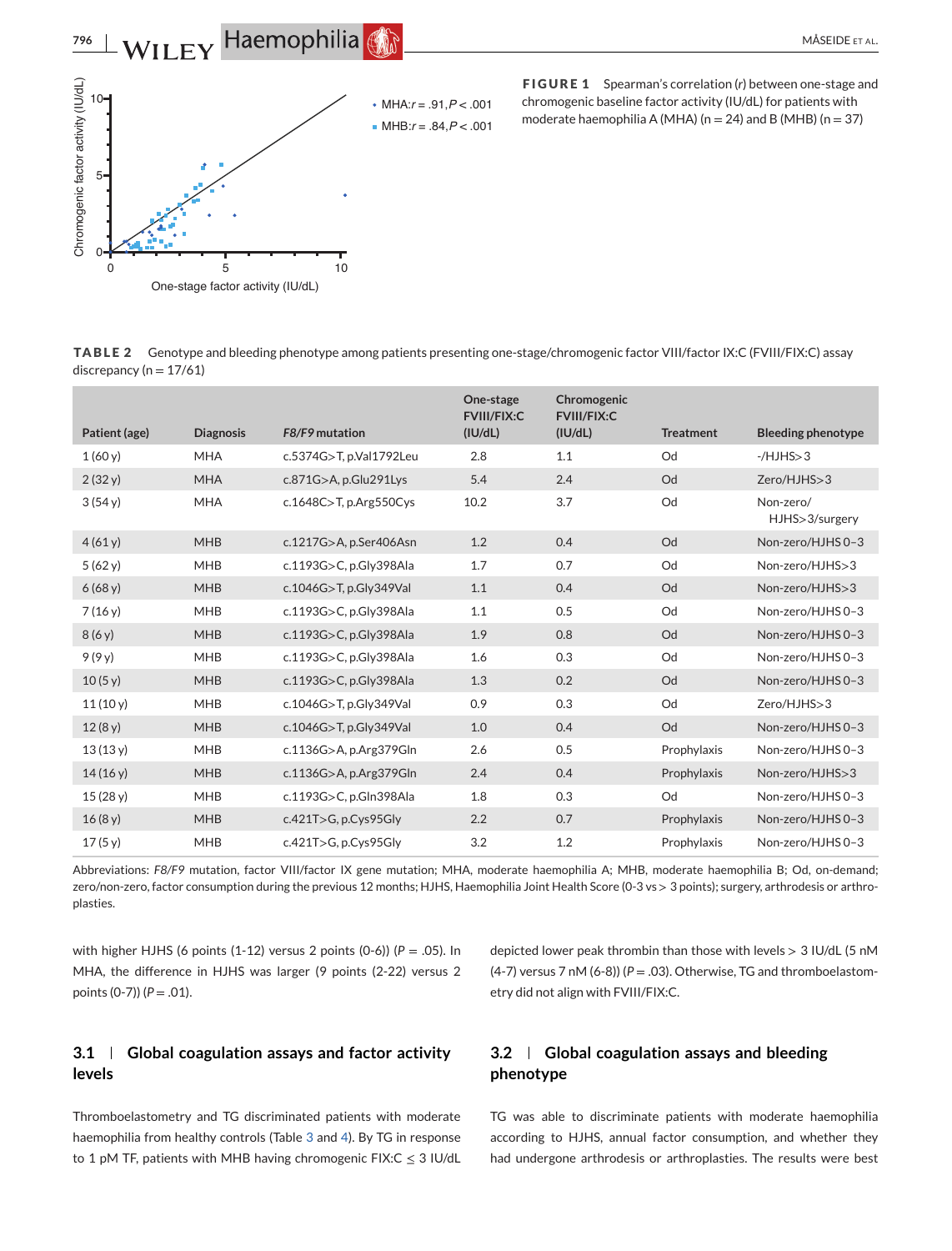**TABLE 3** Thromboelastometry in patients with moderate haemophilia ( $n = 49$ ) and healthy controls ( $n = 40$ )

|                            | Moderate haemophilia ( $n = 49$ ) |                  |         |                               |         |
|----------------------------|-----------------------------------|------------------|---------|-------------------------------|---------|
|                            | $MHA(n = 19)$                     | $MHB(n = 30)$    | P-value | Healthy controls ( $n = 40$ ) | P-value |
| Clotting time (s)          | 961 (828-1165)                    | 1186 (1069-1583) | .02     | 730 (550-813)                 | $-.001$ |
| Clot formation time (s)    | 313 (258-343)                     | 297 (270-363)    | .92     | 191 (157-220)                 | $-.001$ |
| Maximal clot firmness (mm) | 55 (49-61)                        | 53 (49-59)       | .64     | 56 (52-60)                    | .24     |
| Time to max $V(s)$         | 1276 (1071-1524)                  | 1434 (1347-1800) | .11     | 877 (715-987)                 | $-.001$ |
| $Max V$ (mm/s)             | $6(5-7)$                          | $6(5-7)$         | .86     | $8(7-9)$                      | $-.001$ |
| Area under curve (mm x s)  | 5544 (4950-6302)                  | 5360 (4944-5913) | .52     | 5657 (5280-5989)              | .32     |

Medians and interquartile ranges (IQR). Abbreviations: MHA, moderate haemophilia A; MHB, moderate haemophilia B; Max V, maximum velocity.

**TABLE 4** Thrombin generation in patients with moderate haemophilia (n = 61) and healthy controls (n = 40) according to tissue factor concentration of 1, 2.5, and 5 pM

|                            | Moderate haemophilia ( $n = 61$ ) |                             |                  | Healthy controls ( $n = 40$ ) |                  |                  |         |
|----------------------------|-----------------------------------|-----------------------------|------------------|-------------------------------|------------------|------------------|---------|
|                            | 1 <sub>p</sub> M <sup>a</sup>     | $2.5 \text{ pM}^{\text{b}}$ | 5pM <sup>c</sup> | 1 <sub>pM</sub>               | $2.5$ pM         | 5 pM             | P-value |
| Lag time (min)             | $11*(8-19)$                       | $5(4-6)$                    | $3(3-4)$         | $7(6-8)$                      | $5(4-6)$         | $3(3-4)$         | $-.001$ |
| $ETP(nM \times min)$       | $160*(116-192)$                   | 314* (231-398)              | 721* (518-826)   | 1199 (837-1372)               | 1201 (1072-1394) | 1294 (1176-1481) | < .001  |
| Peak (nM)                  | $6*(5-8)$                         | $17*(11-24)$                | $56*(34-74)$     | 163 (68-224)                  | 166 (103-222)    | 226 (193-247)    | $-.001$ |
| Time to peak (min)         | $27*(22-37)$                      | $14*(11-19)$                | $9*(8-11)$       | $11(10-13)$                   | $10(9-10)$       | $7(6-8)$         | < .001  |
| Velocity index<br>(nM/min) | $0.4*(0.2-0.5)$                   | $2*(1-3)$                   | $10*(4-15)$      | 39 (12-70)                    | $38(19-65)$      | 67 (52-83)       | $-.001$ |

Medians and interquartile ranges (IQR). Abbreviations: ETP, Endogenous thrombin potential. The number of patients (n) is noted if it deviates from the total number:

 $a_n = 50/61$  (ETP only).

 $b_n = 60/61$  (ETP only).

 $c_n = 60/61$  (all parameters).

\**P* < .001 vs healthy controls.

demonstrated at 2.5 pM TF exposure, and endogenous thrombin potential (ETP) and peak thrombin were the best predictive variables. Patients who captured HJHS 0–3 points showed a trend towards higher ETP and peak than those with > 3 points (Table 5). Correspondingly, patients with ETP below median value captured higher HJHS than those with ETP in the upper half (7 points (2-19) versus 3 points (1- 7))  $(P = .02)$ . Long time to peak  $(P < .01)$  and low velocity index  $(P = .03)$ also aligned with higher HJHS. According to the 75 percentile of ETP, the difference in HJHS was more pronounced (6 points (2-16) versus 2 points (0-4)) (*P* < .01).

Moreover, at 2.5 pM TF, TG discriminated the patients according to factor consumption during the previous 12 months (Figure 2a, Table 5). In line with this, those who had been without replacement therapy more commonly had ETP in the upper quartile (40% (6/15) versus 11% (5/44)) ( $P = .01$ ). TG using 1 pM TF also to some extent dissociated according to annual factor consumption (Table S1).

Furthermore, TG using 2.5 and 5 pM TF distinguished patients who had undergone arthrodesis or arthroplasties from those without surgery (Figure 2b, Table 5 and S2). At 2.5 pM TF, surgeries were more commonly performed among those with ETP below median (27% (8/30) versus 3% (1/30)) (*P* = .01). Similarly, all but one who had under-

gone orthopaedic surgery had low and delayed peak thrombin, and low velocity index (*P* < .01).

By thromboelastometry those who had been without replacement therapy during the previous 12 months had shorter clotting time and quicker time to maximum velocity (tMaxVel) (33% (8/24) versus 8% ( $2/24$ ) in the upper half) ( $P = .03$ ). In MHB, all but one without the need of replacement therapy had short clotting times and quick tMaxVel (88% (7/8) versus 13% (1/8) (*P* = .01). For both diagnoses, those with shorter clot formation time captured lower scores by ISTH-BAT (13 points (8-20) versus 19 points (13-24)) (*P* = .02).

### **4 DISCUSSION**

We explored global coagulation assays and the bleeding phenotype of patients with MHA and MHB. TG was highly sensitive, since patients without factor consumption during the previous 12 months had highest ETP. Moreover, those who had low ETP captured higher HJHS, implying impaired joint health. Furthermore, patients who had undergone orthopaedic surgery generated least thrombin. Thromboelastometry differentiated according to factor consumption only.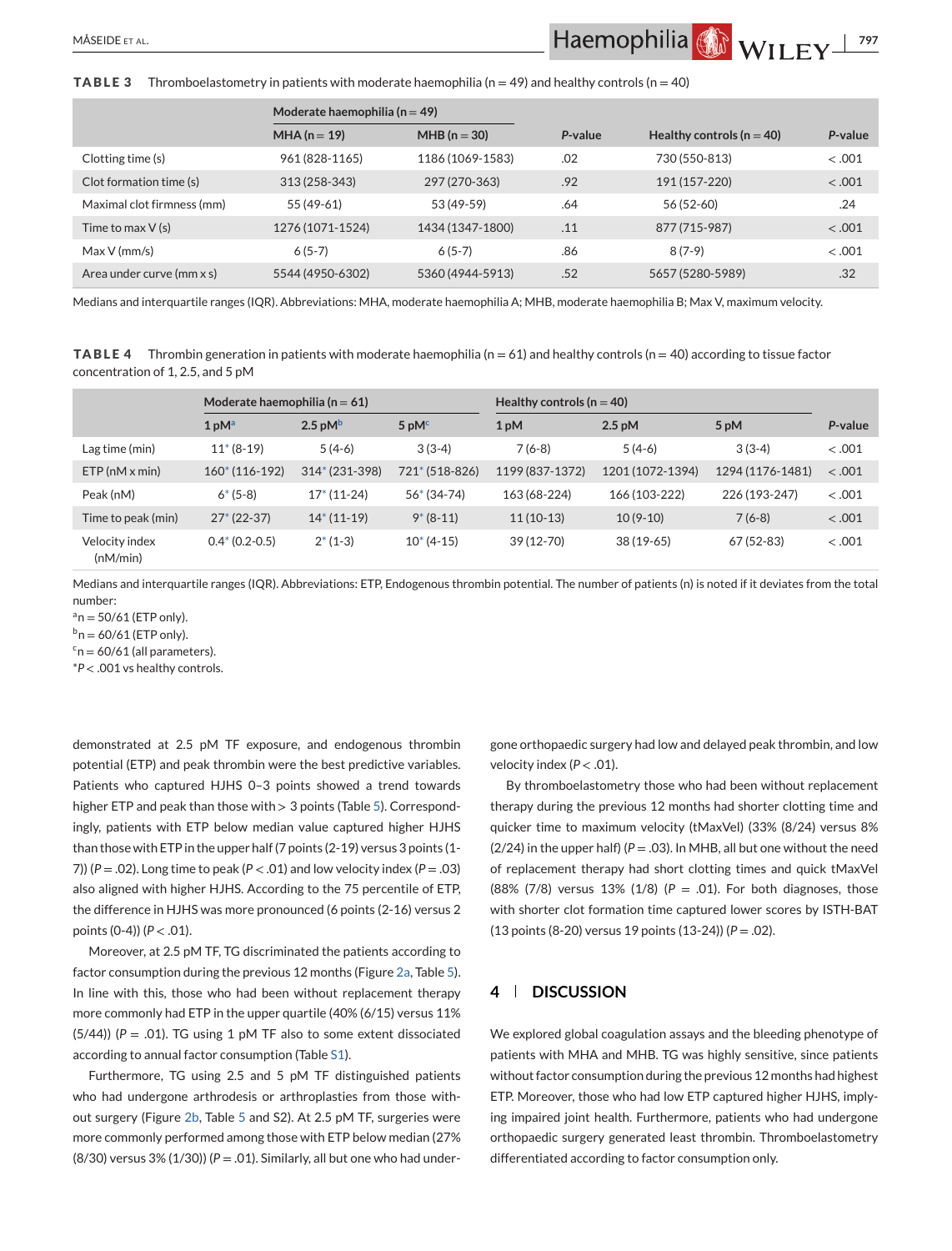**TABLE 5** TG with 2.5 pM tissue factor according to Haemophilia Joint Health Score (HJHS), factor consumption during the previous 12 months (zero and non-zero), and orthopaedic surgery (arthrodesis or arthroplasties)

|                            | <b>HJHS</b><br>$0 - 3p$<br>$(n = 26)$ | <b>HJHS</b><br>$>$ 3 p<br>$(n = 34)^{a}$ | P-value | Zero factor<br>$(n = 11)$ | Non-zero<br>factor<br>$(n = 49)^{b}$ | P-value | Surgery<br>$(n = 10)^{c}$ | No surgery<br>$(n = 51)$ | P-value |
|----------------------------|---------------------------------------|------------------------------------------|---------|---------------------------|--------------------------------------|---------|---------------------------|--------------------------|---------|
| Lag time (min)             | $5(4-6)$                              | $5(4-8)$                                 | .30     | $5(4-6)$                  | $5(4-7)$                             | .63     | $6(4-12)$                 | $5(4-6)$                 | .11     |
| $ETP(nM \times min)$       | 341 (288-462)                         | 290 (204-378)                            | .06     | 409 (293-473)             | 304 (218-384)                        | .03     | 232 (166-298)             | 331 (257-419)            | .02     |
| Peak (nM)                  | 19 (14-29)                            | $15(9-22)$                               | .06     | 19 (17-33)                | $15(9-23)$                           | .05     | $9(8-14)$                 | $19(13-25)$              | $-.01$  |
| Time to peak<br>(min)      | $13(11-18)$                           | $15(12-21)$                              | .13     | $13(10-16)$               | $14(11-21)$                          | .23     | $20(15-31)$               | $14(11-18)$              | $-.01$  |
| Velocity index<br>(nM/min) | $2(1-4)$                              | $1(1-3)$                                 | .10     | $2(2-6)$                  | $2(1-3)$                             | .05     | $0.7(0.5-1.3)$            | $2(1-4)$                 | $-.01$  |

Medians and interquartile ranges (IQR). Abbreviation: ETP, Endogenous thrombin potential. The number of patients (n) is noted if it deviates from the total number: ETP:

 $a_n = 33/34$ .

 $b_n = 48/49$ .

 $c_n = 9/10$ .



**FIGURE 2** a. Endogenous thrombin potential (ETP) and peak thrombin according to factor consumption during the last 12 months (zero and non-zero) at tissue factor concentration 1, 2.5, and 5 pM. b. ETP and peak thrombin according to orthopaedic surgery (arthrodesis or arthroplasties) at tissue factor concentration 1, 2.5, and 5 pM. The lines represent median values and interquartile ranges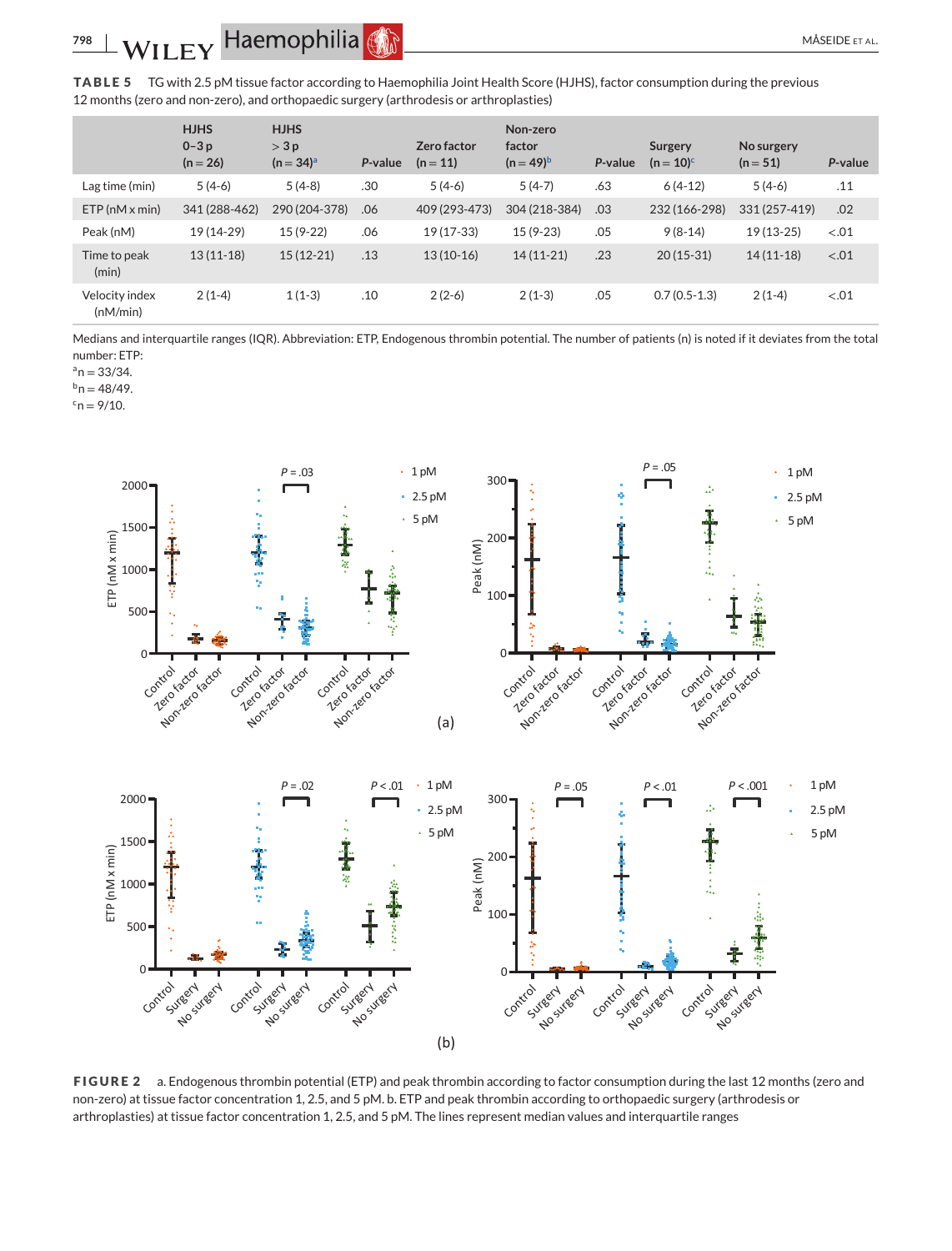### **4.1 Thrombin generation**

In TG, clinical findings representing a mild bleeding phenotype were associated with relatively higher ETP, peak, velocity index, and shorter time to peak. At 1 and 2.5 pM TF exposure, patients who had been without replacement therapy during the previous 12 months differed from those who consumed factor concentrates. Moreover, at 2.5 pM TF, low ETP and delayed peak thrombin (< median) was associated with higher HJHS. Furthermore, at 2.5 and 5 pM TF those who had undergone orthopaedic surgery generated thrombin more slowly and attained lower peak and ETP. Hence, all TG parameters, except lag time, were able to discriminate patients with moderate haemophilia according to mild or severe bleeding phenotype. A normal lag time is usually seen among patients with haemophilia. $18$ 

We report higher ETP in PPP among patients with moderate haemophilia displaying a mild bleeding phenotype. In severe haemophilia, Santagostino et al. reported higher ETP among mild bleeders, but only in platelet-rich plasma (PRP).<sup>8</sup> PPP has better utility in clinical practice than PRP because the preparation is less timeconsuming, and the samples can be stored (-80◦C) before testing. Respectively, in PPP Dargaud et al. detected ETP < 50% of normal among patients with haemophilia A and B of all severities who presented with a severe bleeding phenotype.<sup>7</sup> In mild haemophilia A, Trossaert et al. reported ETP < 50% and peak thrombin < 30% of normal among those having ISTH-BAT  $\geq$  4 points.<sup>9</sup> In the MoHem study, peak and velocity index also to some extent reflected the patients' bleeding phenotype. Beltrán-Miranda et al. detected differences in peak according to frequency of haemarthrosis and FVIII:C among families with haemophilia A of all severities.<sup>19</sup> However, the peak differences did not correlate with the individual bleeding phenotypes. Recently, Aghighi et al. reported peak as applicable to discriminate between severe and MHA, but this study lacks comparison with clinical endpoints.<sup>20</sup> In the present study, TG did not align with FVIII/FIX:C, except lower peak (1 pM TF) among those having chromogenic FIX: $C \leq 3$  IU/dL. Twenty-eight per cent demonstrated onestage/chromogenic assay discrepancy, which is similar as reported in mild haemophilia. $9,21-23$  In accordance with Trossaert et al., the genotype p.Arg550Cys (MHA) was associated with a more severe bleeding phenotype reflecting the lower chromogenic  $FVIII:C<sup>9</sup>$  Nevertheless, both one-stage and chromogenic assays are recommended to detect all forms of haemophilia and avoid misclassification. $9,21,22,24-26$ 

### **4.2 Thromboelastometry**

By thromboelastometry, most patients who had been without replacement therapy during the previous 12 months had short clotting times and quick tMaxVel (< median values), particularly in MHB. Moreover, those with short clot formation time captured lower ISTH-BAT scores. Respectively, Chitlur et al. reported more target joints among children with severe and moderate haemophilia who had low (< mean) maximum rate of clot/fibrin generation.<sup>6</sup> According to Sørensen and Ingerslev, patients with severe and MHA presented huge variance in their

MÅSEIDE ET AL. **1999 MASEIDE ET AL. 1999 MASEIDE ET AL. 1999 MASEIDE ET AL. 799** 

haemostatic characteristics.<sup>5</sup> Some MHA had velocity profiles similar to normal, while others resembled severe haemophilia. However, they did not compare thromboelastometry with clinical endpoints reflecting the bleeding phenotype.

We did not find any correlation between thromboelastometry and baseline FVIII/FIX:C among patients with moderate haemophilia. However, previous publications reported correlations between FVIII:C and clotting time, tMaxVel, and MaxVel in haemophilia A when all severity groups were evaluated together.<sup>20,27</sup> Naturally, this relationship is less prominent in a narrow group of FVIII/FIX:C 1–5 IU/dL compared with groups containing more widespread levels. In none of these studies was thromboelastometry compared with the bleeding phenotype.

# **4.3 Strengths and limitations**

By thromboelastometry in whole blood and TG in PPP, we explored the coagulation process in patients with MHA and MHB having variant clinical presentation. The bleeding phenotype was characterised by HJHS, which is a sensitive, reliable, and validated tool to detect early arthropathy in haemophilia. $16$  FVIII/FIX:C was analysed by one-stage and chromogenic assays and centralised to Malmö to avoid inter-laboratory variation. Similarly, all thromboelastometry and TG analyses were performed in Oslo. In accordance with ISTH/SSC recommendations, the sample tubes contained CTI to minimize contact activation. $11,12$  CTI reduces assay variability at low TF concentrations.28,29 The sample tubes in Helsinki contained higher CTI concentration than in Oslo. However, increasing the CTI concentration above 20 *μg*/mL does not suppress TG.<sup>28,30</sup> Furthermore, PPP was prepared by double centrifugation. By TG, we compared three TF concentrations. Using 1 pM TF, however, some curves were incomplete due to the very low levels of thrombin generated, which excluded estimation of ETP. Similar findings have been reported previously.<sup>29</sup> Thus, in line with others, 2.5 and 5 pM TF turned out most useful. $27,31$ 

We collected at least 72 h washout samples, which might be an insufficient time off treatment to represent baseline FVIII/FIX:C, particularly in MHB. However, near all patients used replacement therapy without extended half-life. Moreover, the real washout time exceeded 72 h, reaching a median of 120 h in MHB. Nevertheless, four patients having one-stage and chromogenic FVIII: $C > 5$  IU/dL at the current samples were excluded from the results, even if they all were diagnosed as moderate haemophilia based on historical values. Inter-laboratory differences in FVIII/FIX:C assays are well known, but the precision of these analyses has improved over time. Thus, there might be some misclassification of FVIII/FIX:C.

Furthermore, FVIII/FIX:C did not align with the bleeding phenotype among patients who were evaluated by global coagulation assays, but for the overall MoHem population. The lack of association in the global assay group is probably due to less power. Previously, we reported a younger age at first joint bleed and higher HJHS among those with FVIII/FIX:C  $\leq$  3 IU/dL based on historical values.<sup>13</sup> A correlation between FVIII:C and clinical phenotype was also detected by den Uijl et al. $32$  However, according to our results TG and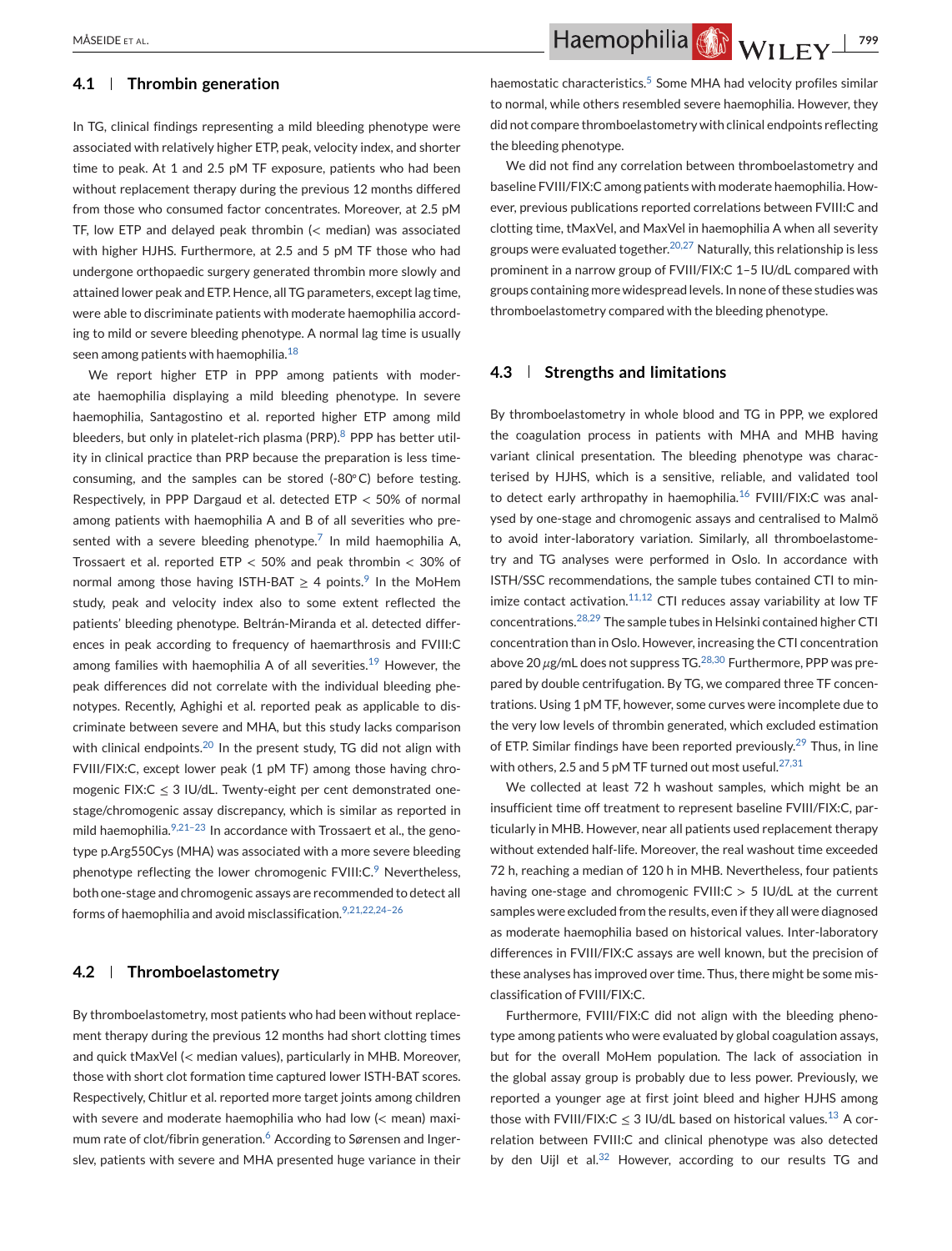thromboelastometry were more sensitive than FVIII/FIX:C to depict the bleeding phenotype, supporting a more widespread use of global coagulation assays. Unfortunately, not all haemophilia treatment centres have an easy access to these assays. We did not adjust for biological variation, but more than one measurement may be necessary to establish the individual TG capacity. $27$ 

In our study, TG corresponded better with the bleeding phenotype in moderate haemophilia than thromboelastometry did. Previous publications have reported a preference of TG to reflect the severity classification in haemophilia.<sup>20,21,27</sup> As thromboelastometry depends upon fibrin generation, it does not cover the whole TG process because fibrin is exhausted before TG is over.  $33$  This might explain a higher sensitivity by TG. Moreover, the low TF concentration used by thromboelastometry may increase the variability of this assay.

### **5 CONCLUSION**

In the MoHem study, we explored global coagulation assays and the bleeding phenotype of Nordic patients with MHA and MHB. By TG, patients presenting a mild bleeding phenotype, characterised by no need of replacement therapy during the previous 12 months, depicted higher ETP. In addition, those who had low ETP more commonly captured higher HJHS, indicating impaired joint health. Furthermore, patients who had undergone orthopaedic surgery generated least thrombin. The ability to distinguish between these groups was best at 2.5 pM TF exposure. Thromboelastometry differentiated according to annual factor consumption only. Global coagulation assays may therefore assist predicting the bleeding phenotype in moderate haemophilia and complements FVIII/FIX:C assays. In turn, this may improve the management of these patients.

### **ACKNOWLEDGEMENTS**

The MoHem study was financially supported by an unrestricted research grant from Bayer HealthCare. Thanks to physiotherapists, research nurses, and physicians at the study centres who have contributed to enrolment and data collection. A special thanks to Stine Bjørnsen, Oslo for performing thromboelastometry and TG analyses, Karin Strandberg, Malmö for FVIII/FIX:C and Bethesda inhibitor analyses, and Nina Haagenrud Schultz, Oslo for sharing reference samples from healthy controls.

# **CONFLICT OF INTEREST**

Erik Berntorp has acted as paid consultant to Bayer, CSL Behring, Octapharma, Takeda and received funding for research from Bayer, CSL Behring, Shire, and Sobi/Bioverativ. Pål A. Holme has received grants from Bayer, Octapharma, Sobi, and Pfizer. Ragnhild J. Måseide, Vuokko Nummi, Riitta Lassila, and Geir E. Tjønnfjord stated that they had no interests which might be perceived as posing a conflict or bias.

### **AUTHOR CONTRIBUTIONS**

Erik Berntorp, Pål A. Holme and Ragnhild J. Måseide designed the study. Ragnhild J. Måseide and Vuokko Nummi collected the clinical

data. Ragnhild J. Måseide planned and took part in the thromboelastometry and TG analyses. Ragnhild J. Måseide analysed the data and drafted the manuscript. Ragnhild J. Måseide, Pål A. Holme, Erik Berntorp and Geir E. Tjønnfjord interpreted the data. All authors contributed to critically revision of the manuscript and gave approval of the final version.

### **DATA AVAILABILITY STATEMENT**

The data that support the findings of this study are available on request from the corresponding author. The data are not publicly available due to privacy or ethical restrictions.

### **ORCID**

*Ragnhild J. Måseide* <https://orcid.org/0000-0001-8724-7089> *Erik Berntorp* <https://orcid.org/0000-0002-1337-7195> *Vuokko Nummi* <https://orcid.org/0000-0002-5134-7288>

#### **REFERENCES**

- 1. Aledort LM, Haschmeyer RH, Pettersson H. A longitudinal study of orthopaedic outcomes for severe factor-VIII-deficient haemophiliacs. The Orthopaedic Outcome Study Group. *J Intern Med*. 1994;236(4):391-399.
- 2. Brummel KE, Paradis SG, Butenas S, Mann KG. Thrombin functions during tissue factor-induced blood coagulation. *Blood*. 2002;100(1):148-152.
- 3. Hemker HC, Giesen P, Al Dieri R, et al. Calibrated automated thrombin generation measurement in clotting plasma. *Pathophysiol Haemost Thromb*. 2003;33(1):4-15.
- 4. Sørensen B, Johansen P, Christiansen K, Woelke M, Ingerslev J. Whole blood coagulation thrombelastographic profiles employing minimal tissue factor activation. *J Thromb Haemost*. 2003;1(3):551-558.
- 5. Sorensen B, Ingerslev J. Whole blood clot formation phenotypes in hemophilia A and rare coagulation disorders. Patterns of response to recombinant factor VIIa. *J Thromb Haemost*. 2004;2(1):102- 110.
- 6. Chitlur Meera, Warrier Indira, Rajpurkar Madhvi, et al. Thromboelastography in children with coagulation factor deficiencies. *Br J Haematol*. 2008;142(2):250-256.
- 7. Dargaud Y, Beguin S, Lienhart A, et al. Evaluation of thrombin generating capacity in plasma from patients with haemophilia A and B. *Thromb Haemost*. 2005;93(3):475-480.
- 8. Santagostino E, Mancuso ME, Tripodi A, et al. Severe hemophilia with mild bleeding phenotype: molecular characterization and global coagulation profile. *J Thromb Haemost*. 2010;8(4):737-743.
- 9. Trossaert M, Lienhart A, Nougier C, et al. Diagnosis and management challenges in patients with mild haemophilia A and discrepant FVIII measurements. *Haemophilia*. 2014;20(4):550-558.
- 10. Wartiovaara-Kautto U, Joutsi-Korhonen L, Ilveskero S, Armstrong E, Lassila R. Platelets significantly modify procoagulant activities in haemophilia A. *Haemophilia*. 2011;17(5):743-751.
- 11. Chitlur M, Rivard GE, Lillicrap D, Mann K, Shima M, Young G. Recommendations for performing thromboelastography/ thromboelastometry in hemophilia: communication from the SSC of the ISTH. *J Thromb Haemost*. 2014;12(1):103-106.
- 12. Dargaud Y, Wolberg AS, Gray E, Negrier C, Hemker HC. Proposal for standardized preanalytical and analytical conditions for measuring thrombin generation in hemophilia: communication from the SSC of the ISTH. *J Thromb Haemost*. 2017;15(8):1704-1707.
- 13. Måseide RJ, Berntorp E, Astermark J, et al. Joint health and treatment modalities in Nordic patients with moderate haemophilia A and B - The MoHem study. *Haemophilia*. 2020;26(5):891-897.